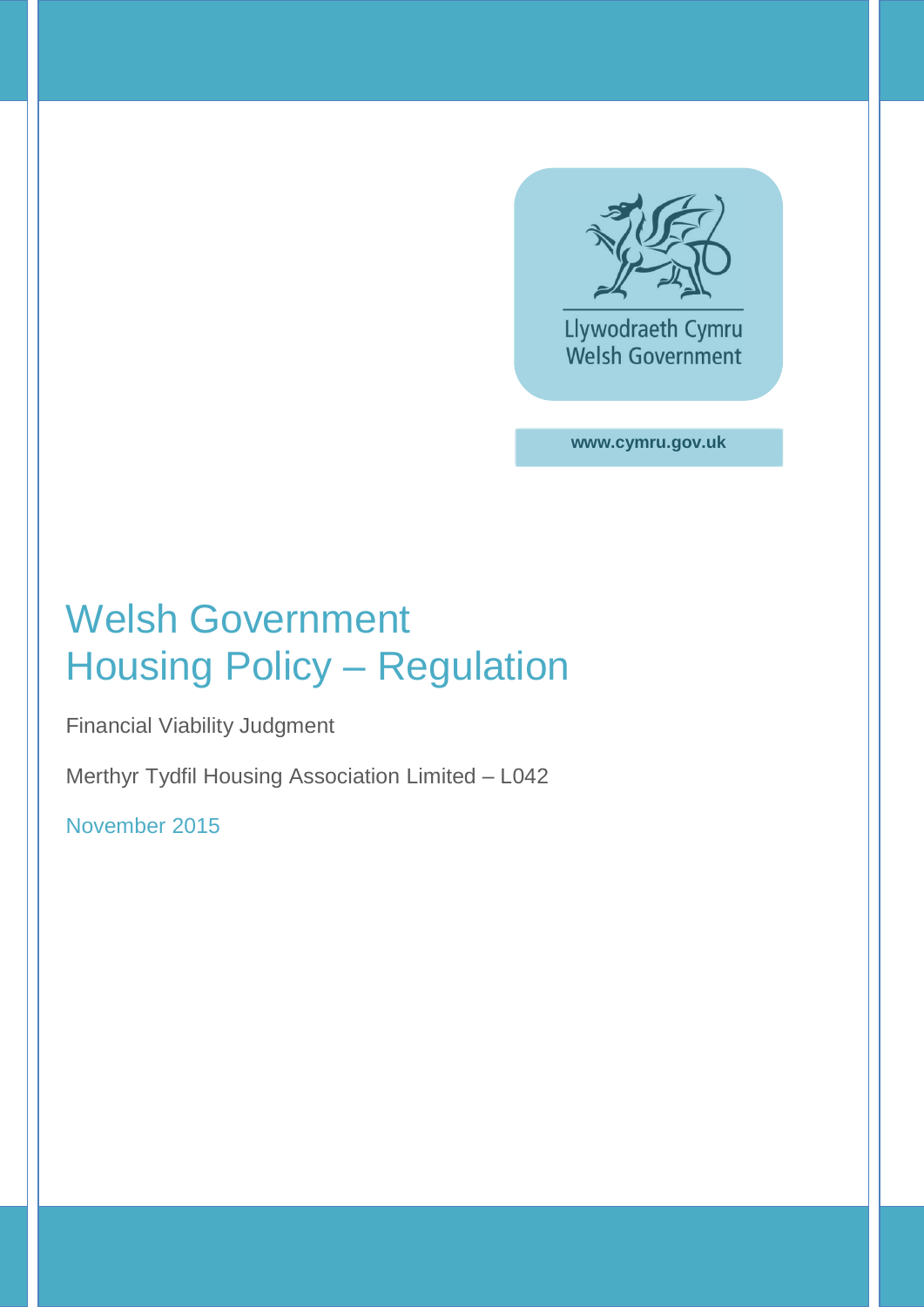### Financial Viability Judgement

The Welsh Ministers have powers under the Housing Act 1996 to regulate Registered Social Landlords in Wales, in relation to the provision of housing and matters relating to governance and financial management. Part 1 of the 1996 Act is amended by Part 2 of the Housing (Wales) Measure 2011 ("The Measure") and provides the Welsh Ministers with enhanced regulatory and intervention powers, concerning the provision of housing by Registered Social Landlords and the enforcement action that may be taken against them.

The Welsh Ministers are publishing this Financial Viability Judgement under section 35 of the Housing Act 1996.

This report sets out the Welsh Government's Financial Viability Judgement, which is designed to provide the Registered Social Landlords, its tenants, service users and other stakeholders with an understanding of the its financial viability.

Housing Regulation Team Welsh Government Housing Division Merthyr Tydfil Office Rhydycar CF48 1UZ e-mail: housingregulation@wales.gsi.gov.uk

Digital ISBN 978-1-4734-5265-7 Crown Copyright 2015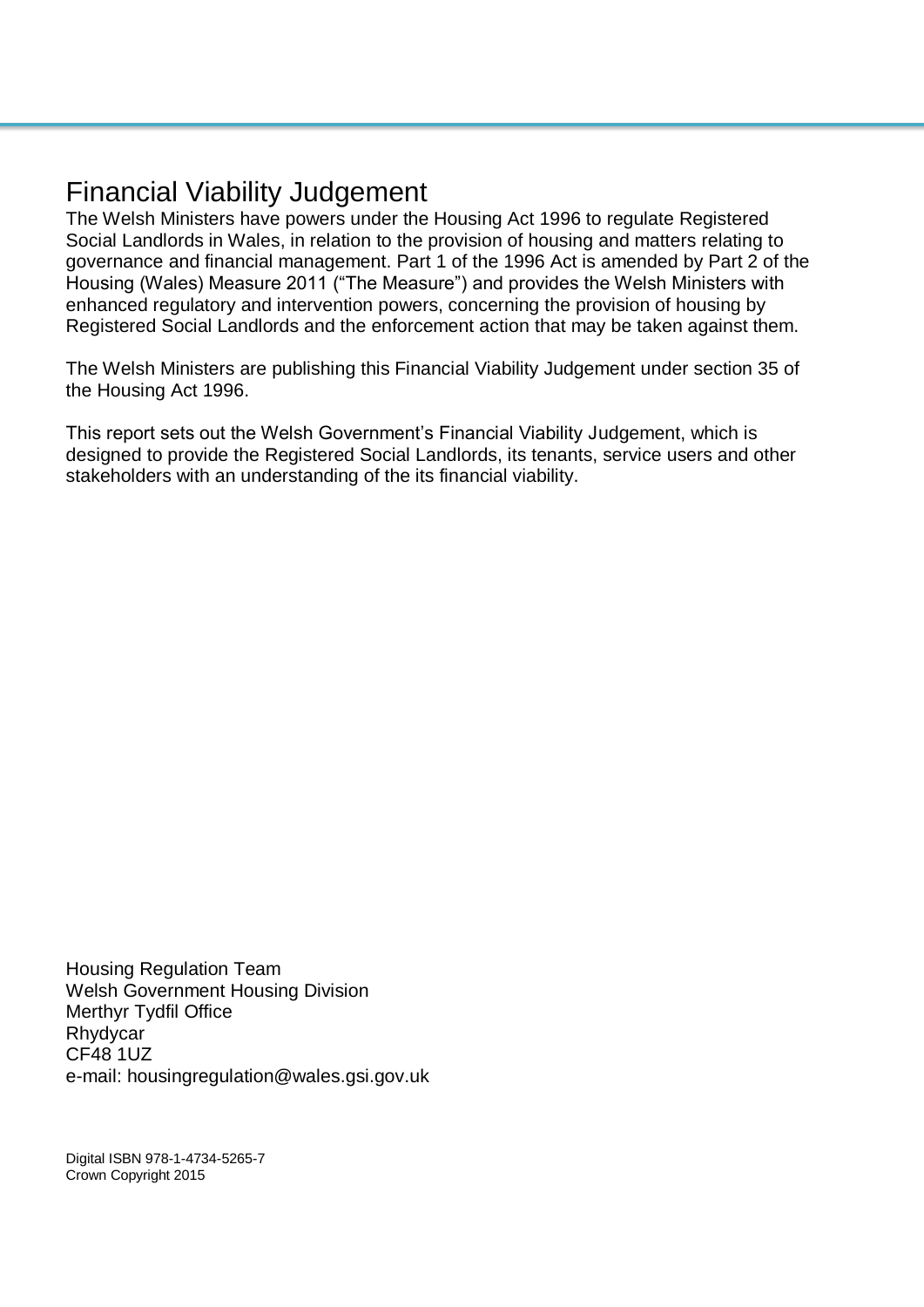## Description of the Group

Merthyr Tydfil Housing Association Limited (Merthyr Housing) was established in 1977 and is a traditional, community based association. The Association is registered under the Co-operative and Community Benefit Societies Act 2014 and has charitable rules.

The Association's primary activity arises from a total of 1,136 units. This includes 1,016 general needs homes, one sheltered housing scheme, a hostel, a small number of special needs accommodation units and market rented properties.

Merthyr Housing recently completed a development of 12 new homes. There is a further scheme planned which will be rolled out in a number of phases to build 66 replacement homes as part of the redevelopment of a flood risk area. At present, the first phase of 23 units is committed. From 2017/18 it has been assumed that it will build or acquire a further 5 new homes per year

For the year ending 31 March 2015, the Association's turnover was £5.4m (2014: £5.4m), its retained surplus was £0.5m (2014: £0.3m) and it employed 47 staff (2014: 44).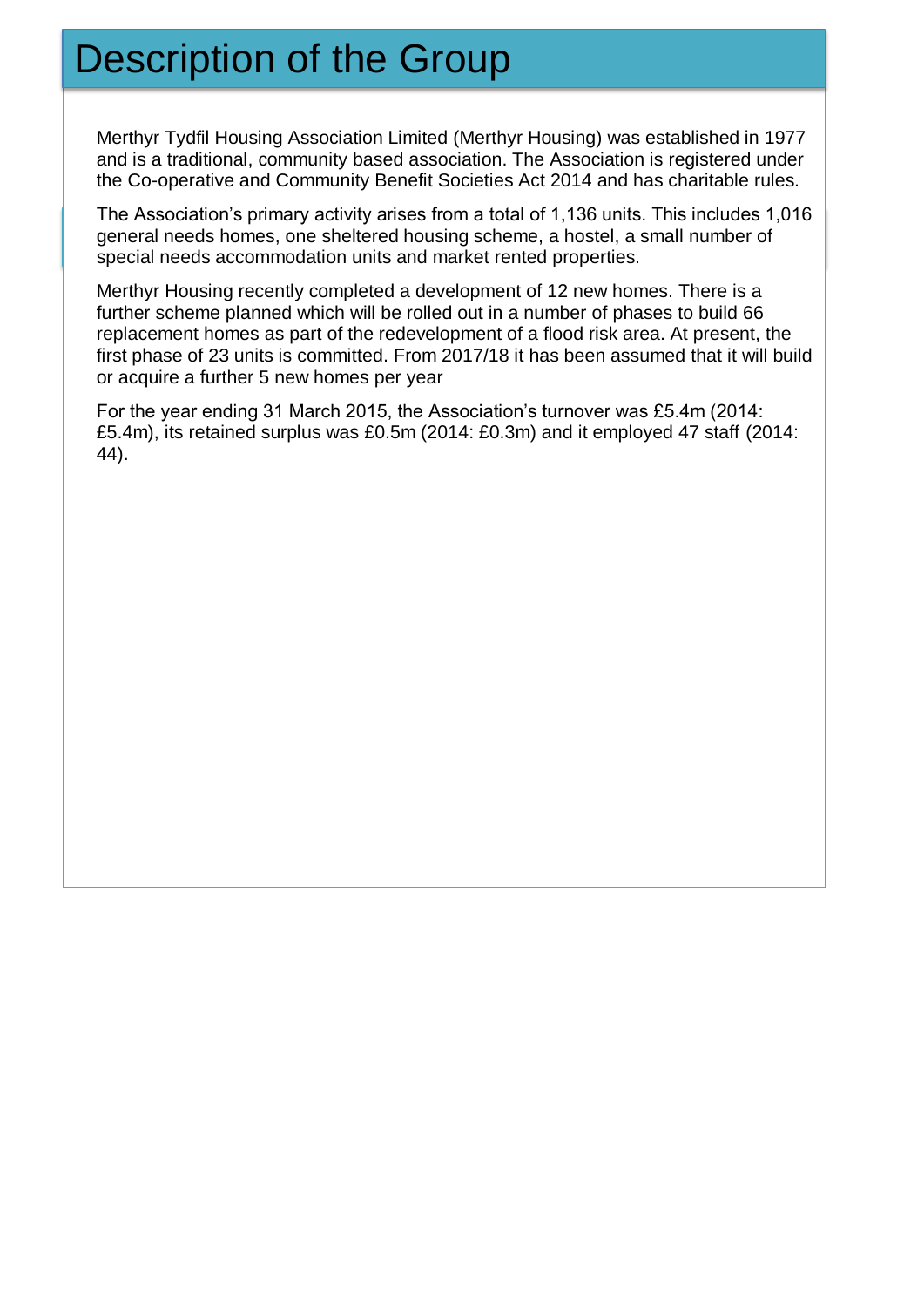# Overall Conclusion

Our judgement of the Association's financial viability remains unchanged from last year.

As at November 2015, the judgement is: **Pass** 

The Association has adequate resources to meet its current and forecasted future business and financial commitments.

This financial viability judgement is issued on the basis that the Association's 30 year financial plan complies with existing Welsh Government Policy, in particular the Policy for Social Housing Rents. Any changes to policy may necessitate a review of the findings of this judgement.

#### **Our judgement is based on the following findings:**

The Association has prepared its 30 year financial forecast using a reasonable set of assumptions.

The 30 year financial forecast is suitably funded and shows the Association having sufficient cash and secured loan facilities to meet its funding requirements up to and including 2017/18. This includes the completion of its committed development program.

The 30 year financial forecast shows the Association continuing to meet its lenders' loan covenants. The Association's gearing is currently in the region of 35% and remains well below the covenant limit of 60% over the life of the plan. Interest cover is above the minimum level of 110% throughout the forecast period.

The Association's 30 year forecast shows that it should continue to operate within the lenders' covenants under reasonably foreseeable scenarios.

The Association plans to bring all homes to Welsh Housing Quality Standard by end of the 2015/16 financial year and has adequate income to fund its forecasted spending on property maintenance and improvements.

The impact of the UK Government's welfare reforms has, to date, been within the expectations of the Association. Looking ahead, it has assumed there will be increases in arrears and bad debts (from 0.7% in 2014/15 to 4% in 2018/19) as the UK Government introduces Universal Credit. We are satisfied the assumptions made by the Association are reasonable given its experience.

Following the completion of the restoration of Redhouse (Merthyr Tydfil Old Town Hall), the Association has let the property on a long term lease. Sufficient provision has been made in the 30 year financial forecast to meet expected ongoing maintenance liabilities in relation to Redhouse.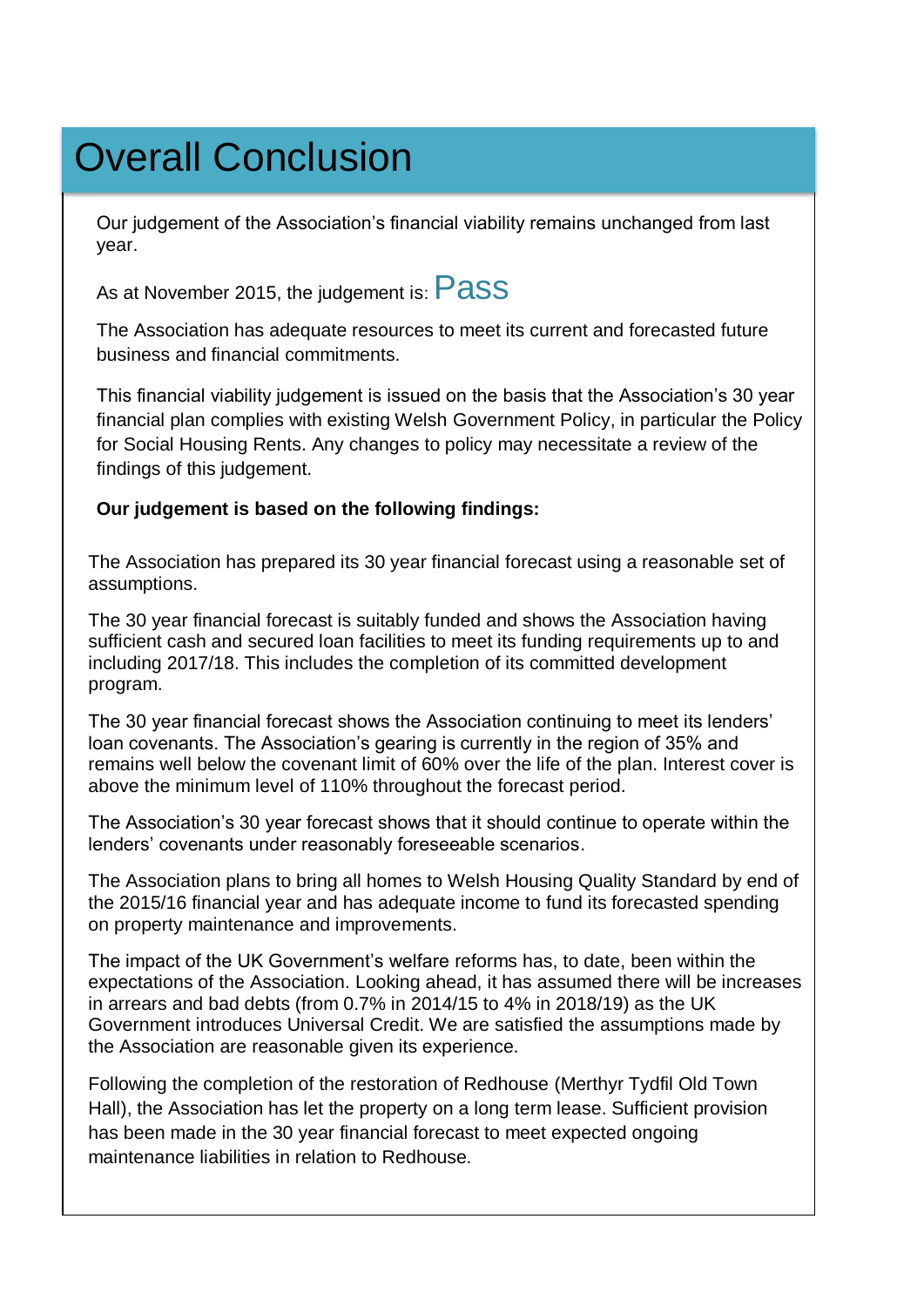### Sources of information and regulatory activity

The following information is received from Associations and reviewed by the Welsh Government:

- Audited annual accounts, including the internal controls assurance statement;
- **External auditors' management letter;**
- 30 year financial forecasts:
- Quarterly management accounts;
- Private finance returns;
- 5 year business plans;
- Welfare reform data collection;
- Internal audit reports;
- Board papers, as requested;
- Financial and risk management information collected through regulatory engagement.

This is in addition to regulatory engagement with the Association.

#### **Basis of Financial Viability Judgement**

This judgement is based on information submitted by the Association and our accumulated knowledge and experience of the Association, its management and the housing association sector as a whole.

In preparing this report, the Welsh Ministers have relied on the information supplied by, or on behalf of, the Association. The Board and its Directors remain responsible for the completeness and accuracy of such information.

This report has been prepared for the Association as an opinion by the Regulator. It must not be relied upon by any other party or for any other purpose. Any other parties are responsible for making their own investigations or enquiries.

There are three categories of Financial Viability Judgement: "pass", "pass with closer regulatory monitoring", or "fail".

Where the judgement is "pass with closer regulatory monitoring", the Welsh Ministers are of the view that additional work and/or scrutiny, is required to provide stronger assurance on financial viability.

Where a judgement of "fail" applies, the Welsh Ministers will have already been working closely with the Association to address the underlying issues.